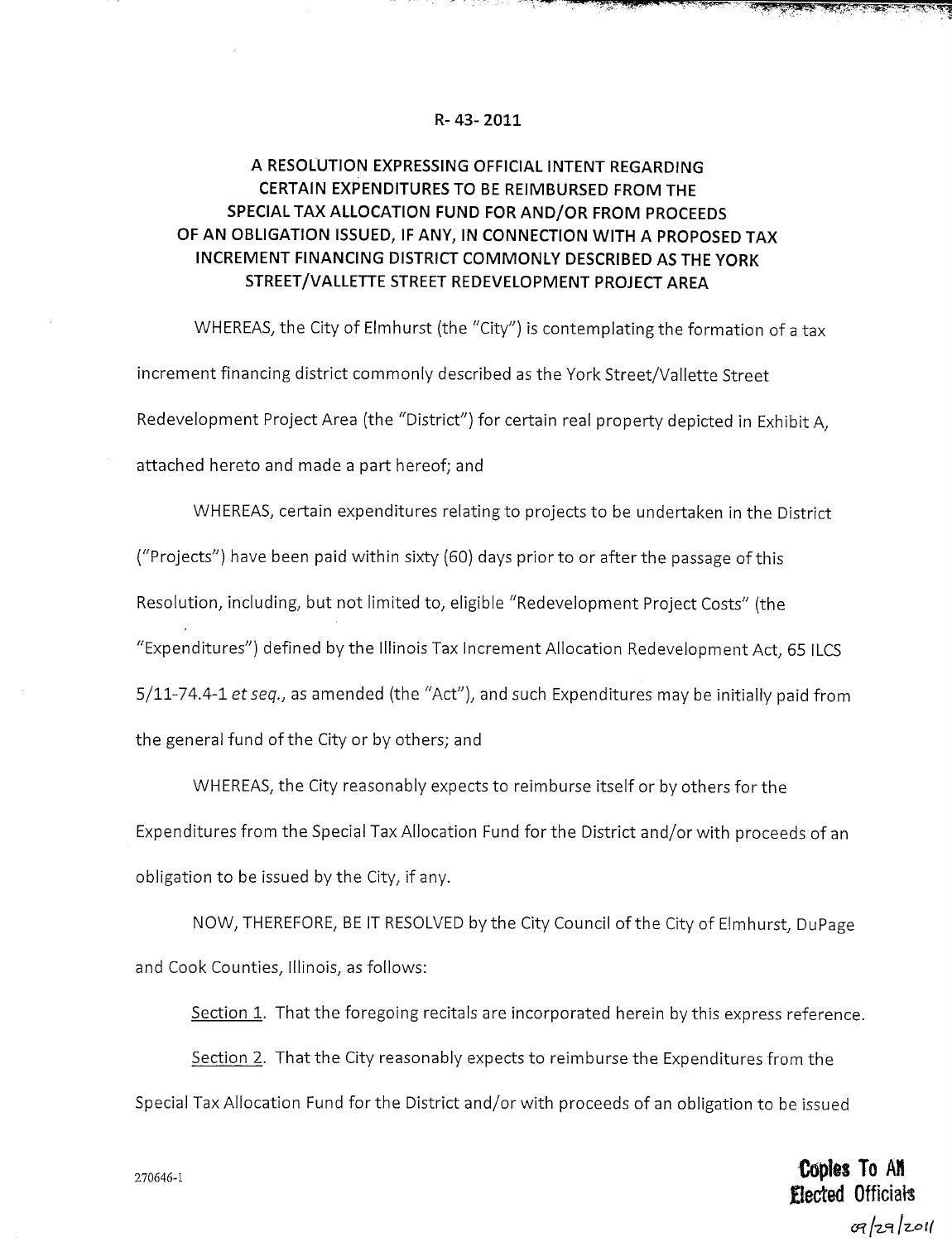by the City, if any.

Section 3. That the maximum principal amount of such obligation expected to be issued, if any, for reimbursement of the Expenditures in connection with the Project is \$10,000,000.00.

Section 4. That this Resolution is a declaration of official intent under Treas. Reg. Section 1.150-2 and under the Act.

Section 5. That the officials, officers and employees of the City are hereby authorized to take further actions as are necessary to carry out the intent and purpose of this Resolution.

Section 6. That this Resolution shall be in full force and effect immediately upon its passage in the manner provided by law.

| ADOPTED this $\frac{3}{4}$ day of October, 2011. |  |
|--------------------------------------------------|--|
| AYES: $\lambda$                                  |  |
| NAYS: $\varnothing$                              |  |
| ABSENT: $\partial$                               |  |

ABSTENTION:

APPROVED by me this  $\frac{3^{n-1}}{n}$  day of  $\frac{7^{n-1}}{n}$ , 2011.

<u>Viti</u>

्र स्कूल के स

Peter P. DiCianni III, Mayor of the City of Elmhurst, DuPage and Cook Counties, Illinois

ATTESTED and filed in my office, this  $3^{n-1}$  day of  $Q$ ctiber, 2011.

Datty Spencer

Patty Spencer, City Clerk of the City of Elmhurst, DuPage and Cook Counties, Illinois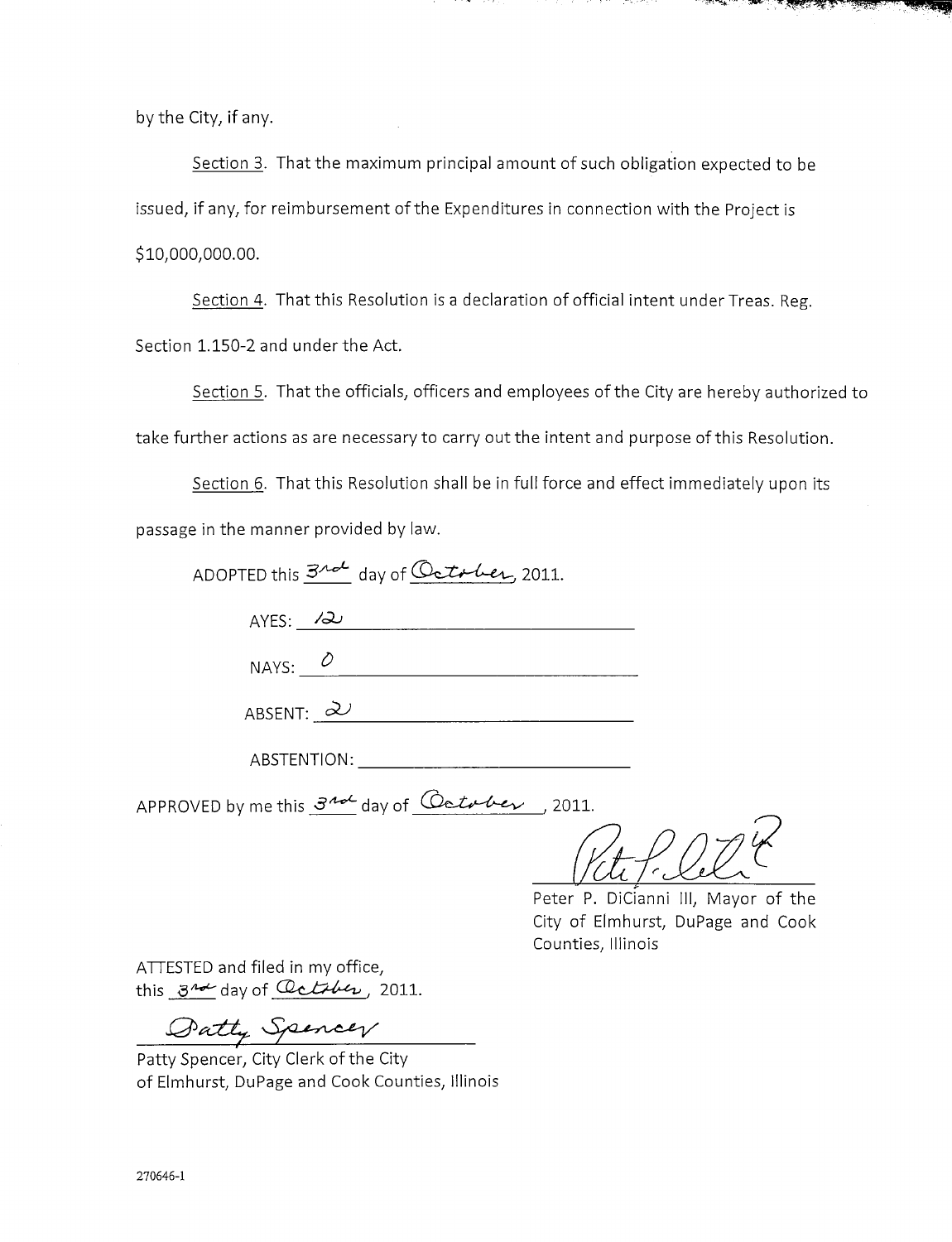## EXHIBIT A

## PROPOSED YORK STREET/VALLETTE STREET  $\mathcal{L}_{\mathrm{c}}$